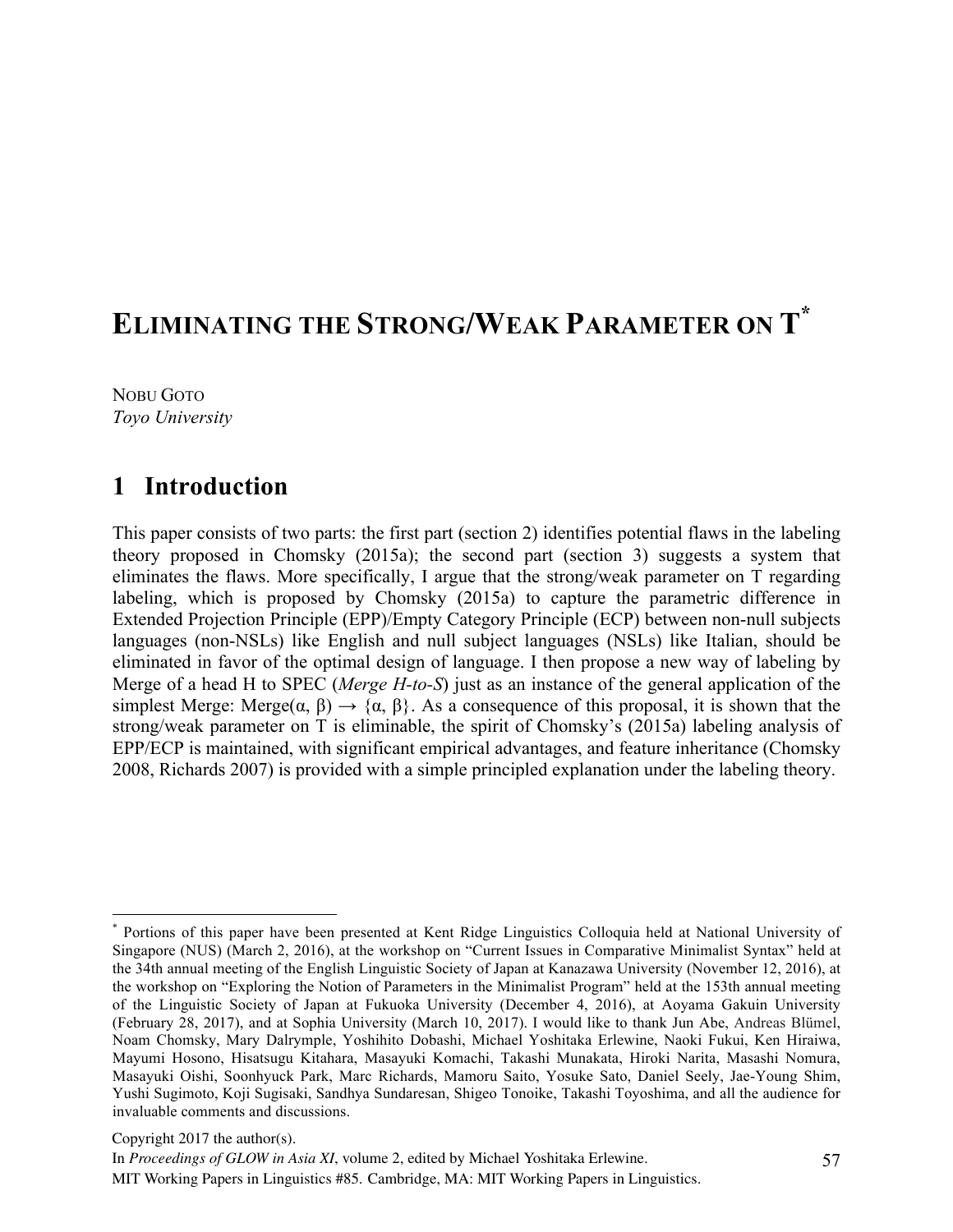#### **2**xx**EPP, ECP, and Labeling**

Chomsky (2015a) drops the assumption that EPP is a universal property of language, i.e., the requirement that clauses must have a subject, or more precisely, that SPEC-T be filled with a subject (see, among others, Chomsky 1981, 2000, 2008). To ensure this principle, it has been assumed that in non-NSLs like English, EPP is satisfied by an overt subject (i.e. *\*(He) speaks*), whereas in NSLs like Italian, EPP can be satisfied by a null pro expletive subject (i.e. pro *parla*  speaks'). However, dropping the long-standing assumption, and adopting Rizzi's (1982) idea that the parametric difference is attributed to richness of agreement, Chomsky (2015a) proposes to parameterize the strength of T regarding a labeling algorithm (LA) proposed in Chomsky (2013): T in English-type non-NSL, with poor subject-verb agreement, is too "weak" to serve as a label, hence there must be an overt subject in SPEC-T to label the SPEC-TP construction as <ϕ, ϕ> by the agreeing features, whereas T in Italian-type NSLs, with rich subject-verb agreement, is "strong" enough to serve as a label, hence there is no need to have an overt subject in SPEC-T to label the SPEC-TP construction. Under the present theory, therefore, whether SPEC-T needs to be filled with an overt subject is attributed to the strength of T: if T is weak, the SPEC-T requires an overt subject, but if T is strong, it does not. It follows that EPP is no longer a universal property of language; SPEC-T does not have to be filled with an overt subject nor with a null pro expletive subject if T is strong (see Zushi 2005 for a similar view).

The strong/weak parameter on T captures the long-standing observation that further *wh*extraction from SPEC-T is impossible in non-NSLs like English, but possible in NSLs like Italian (see Perlmutter 1971) (cf. *\*Whoi do you think that ti will leave* versus *Chii credi che ti partira 'Who<sub>i</sub> do you think that*  $t_i$  *will leave'*). The classical explanation for the difference was attributed to ECP, i.e., the requirement that traces be properly governed (Chomsky 1981): in non-NSLs like English, subject traces fail to be properly governed, so that further *wh*-extraction is impossible, whereas in NSLs like Italian, subject traces are properly governed by the null pro expletive subject, so that further *wh*-extraction is possible. Dropping this ECP-based explanation in the GB era, Chomsky (2015a) offers a unified account of the parametric difference in ECP under the strong/weak parameter on T: in non-NSLs like English, T is too weak to serve as a label, hence the *wh*-subject must stay in SPEC-T to keep the SPEC-TP construction labeled as  $\leq$  $\phi$ ,  $\phi$  $>$ , but in NSLs like Italian, T is strong enough to be able to label the SPEC-TP construction, hence the *wh*-subject does not have to stay in SPEC-T and can raise further.

Given that memory is phase-level (see Chomsky 2008 and much related work), Chomsky (2015a) also provides an argument for why *wh*-extraction from SPEC-T is allowed in English when the phase head C undergoes deletion (see Perlmutter 1971) (e.g. *Who<sub>i</sub> do you think*  $t_i$  *will leave*): if the SPEC-TP construction has already been labeled as  $\leq$ φ, φ $>$  at a phase level, then the information is available and stays labeled at the phase level, so that even if the *wh*-subject raises further to SPEC-C, no labeling failure occurs. In this particular case, Chomsky (2015a) notes that phasehood of C is inherited by T along with ϕ-feature inheritance and accordingly activated on T by C-deletion (cf. Chomsky 2008, Richards 2007). Thus, T, not C, functions as a phase head here, and as a result, unlike the usual way, the interior of T is identified as a transferred domain, observing the Phase Impenetrability Condition (PIC). For this reason, when the phase head C undergoes deletion, a PIC violation by further *wh*-extraction from SPEC-T can be circumvented. When C is not deleted, on the other hand, C retains phasehood, so that the interior of C, TP, informally speaking, is transferred as usual, along with a *wh*-subject in SPEC-T, therefore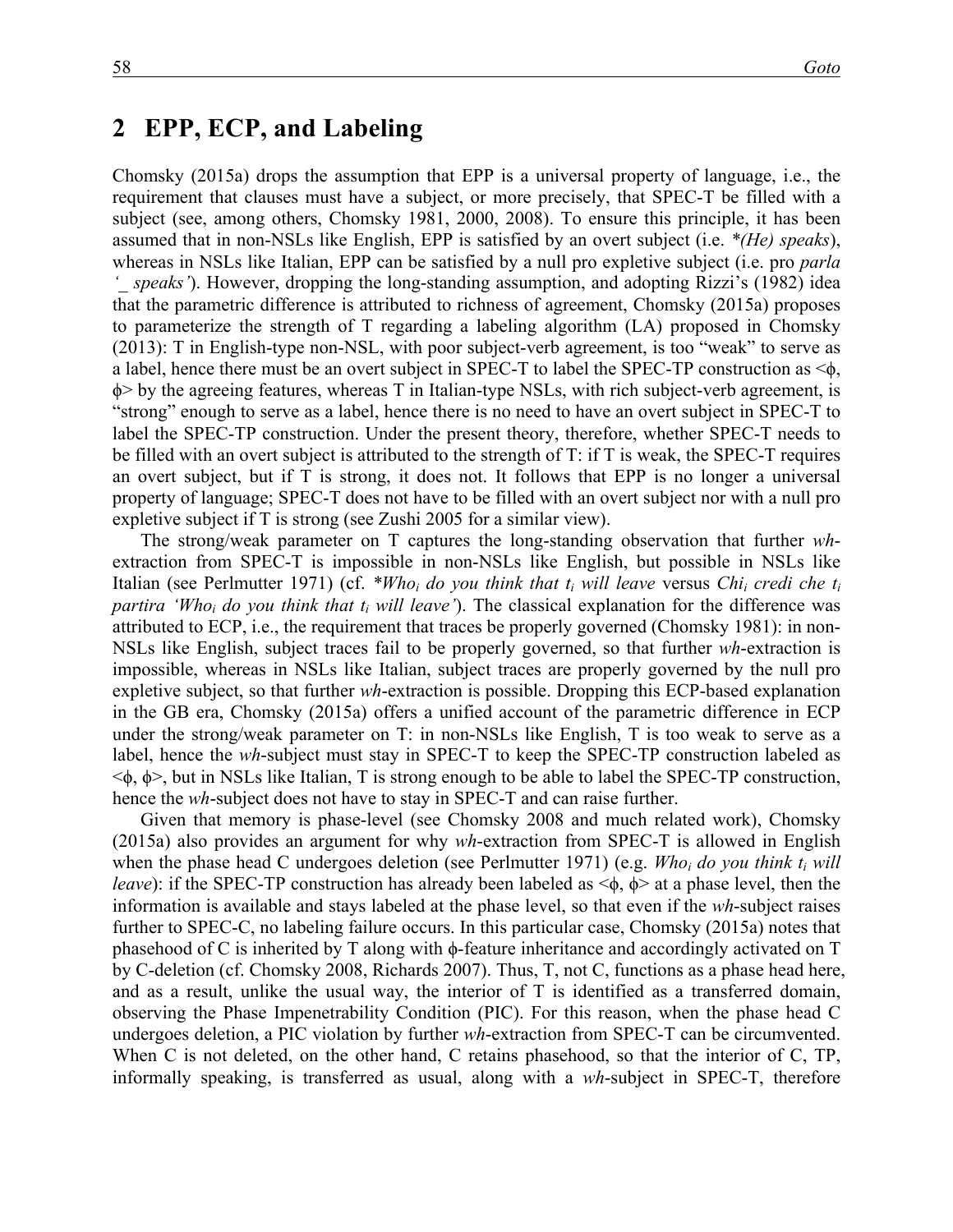yielding the so-called *that*-trace effect. In this way, EPP, ECP, and their parametric differences can be unified under the labeling theory once we adopt the strong/weak parameter on T.

Although these arguments are suggestive, unfortunately, there is a major hurdle to overcome before we accept the parameter as a principled property of the language system. The Minimalist Program (MP) for the past 20 years tells us that the notion of "strength" runs the risk of stipulation (see, among others, Broekhuis 2000). In fact, Chomsky (1998: 127) himself has suggested the following research agenda for the MP, pointing out that such a notion should be eliminated in favor of the optimal design of language:

(1) "[the] optimal design [of the computational system of language faculty] should eliminate such strange and difficult properties as strength"

Also, Chomsky (2001: 2) has put forward the following Uniformity Principle, suggesting that languages be uniform:

(2) "In the absence of compelling evidence to the contrary, assume languages to be uniform, with variety restricted to easily detectable properties of utterances."

In terms of these, the strong/weak parameter on T should be eliminated.

In relation to this, one of the conceptual problems of the parameter in question is why it is only T that undergoes such parameterization. In contrast to T, adopting the idea that roots R are unspecified as to category in the lexicon and their category derives from merger with a functional element (see, among others, Marantz 2013), Chomsky (2015a: 10) claims that "R is universally too weak to label." This asymmetry between T and R with respect to the strength of labeling itself may be an interesting question, but if it is dispensable, it should be abandoned, in favor of  $(1)$  and  $(2)$ .

A more serious problem in this regard is the fact that Chomsky's (2015a) system has nothing to say about robustly attested correlations between rich object-verb agreement and null object phenomena, and even makes a wrong prediction regarding the possibility of null objects. If R (more specifically, V) in all languages is universally too "weak" to serve as a label, as Chomsky argues, then it should be predicted that there are no languages that allow null objects, because an overt object must be present in SPEC-V to label the SPEC-VP construction as  $\leq \phi$ ,  $\phi$  by the agreeing features, for the same reason as the case of the weak T in English-type non-NSLs.<sup>1</sup> However, this prediction is not borne out. Null objects are indeed found in languages with rich object-verb agreement. See, for instance, the following Pashto example (taken from Huang 1984):

(3) a. ma **mana** wə-xwar-**a** I apple PRF-eat-3.F.SG. 'I ate the apple.' b. ma wə-xwar-**a** I PRF-eat-3.F.SG. 'I ate \_.'

 $<sup>1</sup>$  V here is a synonym for R. Hereafter I will use it without distinction from R.</sup>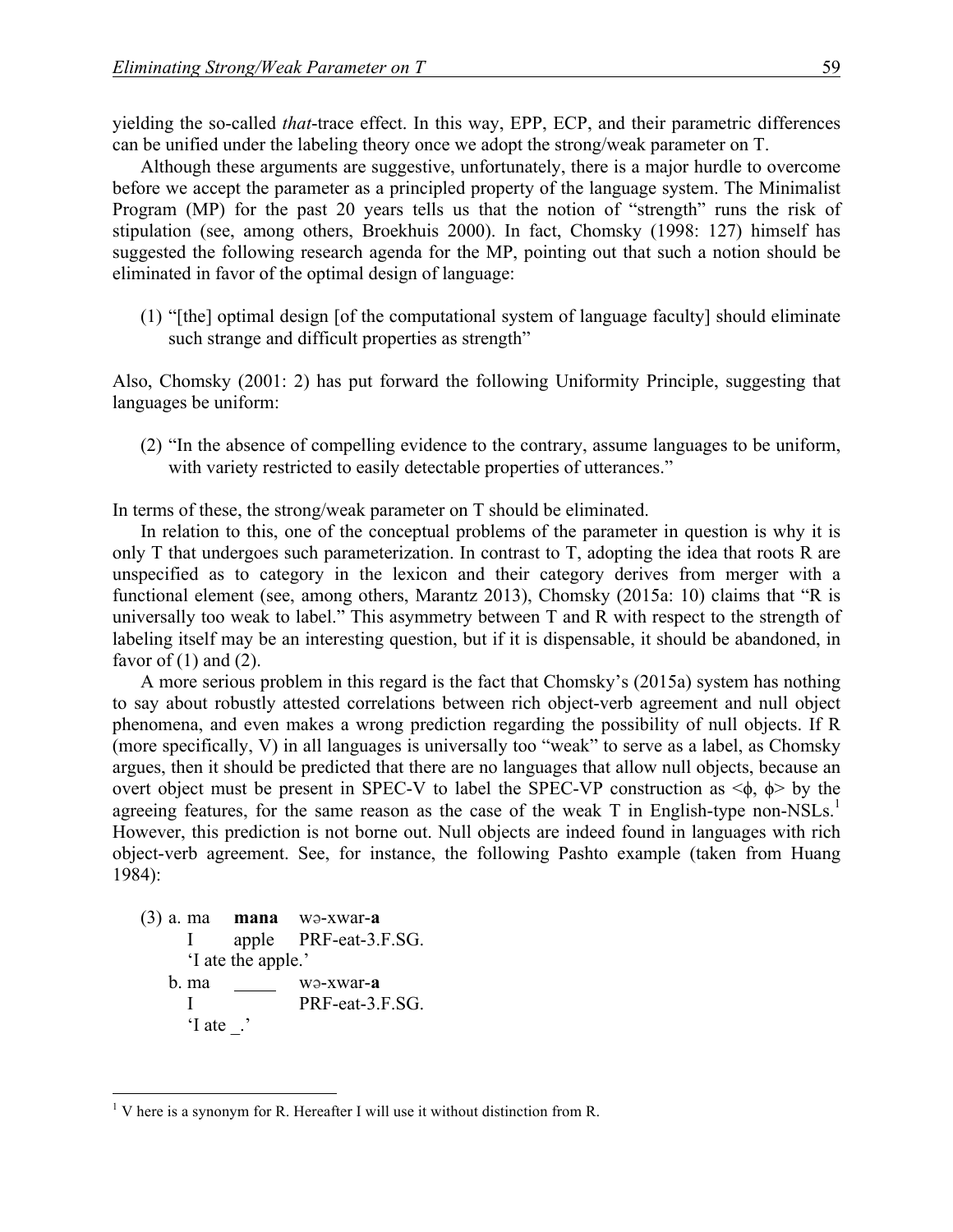In (3a), the verb *xwar* 'eat' agrees with the object *mana* 'apple', manifesting the third person feminine singular form *-a*. Note here that due to the agreement morphology on the verb, the object *mana* 'apple' can be null, as shown in (3b) (see also Welsh, Swahili, Georgian, Arabic, etc. for null objects). Unfortunately, Chomsky's (2015a) treatment of V is not consistent with this fact, and more seriously with Rizzi's (1982) idea he adopts and applies to T. If the parametric difference is attributed to richness of agreement, then it should be more reasonable and consistent to parameterize the strength of V as follows: V in English-type non-null object languages, with poor object-verb agreement, is too "weak" to serve as a label, hence there must be an overt object in SPEC-V to label the SPEC-VP construction as  $\leq \phi$ ,  $\phi$  by the agreeing features (just like T in English-type non-NSLs), whereas V in Pashto-type null object languages, with rich object-verb agreement, is "strong" enough to serve as a label, hence there is no need to have an overt object in SPEC-V to label the SPEC-VP construction (just like T in Italian-type NSLs). However, Chomsky does not do so, completely ignoring the correlation between the richness of agreement and the possibility of null objects. The null object phenomenon therefore remains unclear in the labeling theory he assumes.

The parameterization of Italian T as "strong" also poses a fundamental question for Chomsky's (2013) elegant argument for why the external argument (SUBJ) must raise from the  $v^*$ P-internal position: the syntactic object SO = {SUBJ,  $v^*$ P}, neither a head, cannot be labeled; hence the subject must raise (Chomsky 2013: 44). In other words, by raising the subject to SPEC-T, what is visible to LA in the SO becomes  $v^*$  alone, as in  $\{t, v^*P\}$ , *t* the lower copy of the subject, so that the SO is labeled as v\*, as required. The reason for the invisibility of the lower copy of the subject to LA, Chomsky argues, is that it is part of a discontinuous element, which is created when some element (here, SUBJ) in a domain D1 (here, SPEC-v<sup>\*</sup>) goes to a different domain D2 (here, SPEC-T). This argument is suggestive, but once we accept the strong/weak parameter on T, unfortunately, the impact of the argument is undermined. That is, if Italian T alone can label the SPEC-TP construction due to its strength, then it is not necessary for the subject to raise to SPEC-T, but is allowed to stay in situ. The question is, then, how the predicate-internal subject construction is labeled in such a situation. Chomsky (2015a: 9) recognizes this point as a potential problem of the labeling analysis of Italian EPP, putting aside about just where the subject and v\*P are when the subject does not raise. However, according to Belletti's (2001, 2004) series of studies of the relevant structure (i.e. "subject inversion structures" in her terms), she concludes that when the subject does not raise, "either the subject remains in its original v\*P-internal position or it raises to a very low position in the clause structure, lower than the lowest SPEC hosting an adverb" (cf. "Cinque's hierarchy"). If this is the case, it follows that the subject that does not undergo raising to SPEC-T amounts to staying around in its base position, i.e. the v\*P-internal position, and is hence still visible to LA. The construction in question is therefore expected to result in a labeling failure, contrary to fact: as we have seen above, for it to be labeled as v\*, the subject must raise (at best up) to SPEC-T so that the lower copy of the subject is invisible to LA. Then, the question remains how the predicate-internal subject construction is labeled when the subject does not raise to SPEC-T, or more relevantly, when T is strong.

What remains, then, is the impression that the strong/weak parameter on T may be a stipulation, and so should probably be eliminated from the theory if possible. Having said that, Chomsky's (2015a) fine unification of EPP and ECP in terms of labeling should be defended, in light of recent developments of the labeling theory (for arguments for Chomsky's 2013, 2015a labeling theory, see, among others, Epstein, Kitahara, and Seely 2014, 2015, Goto 2013, 2016,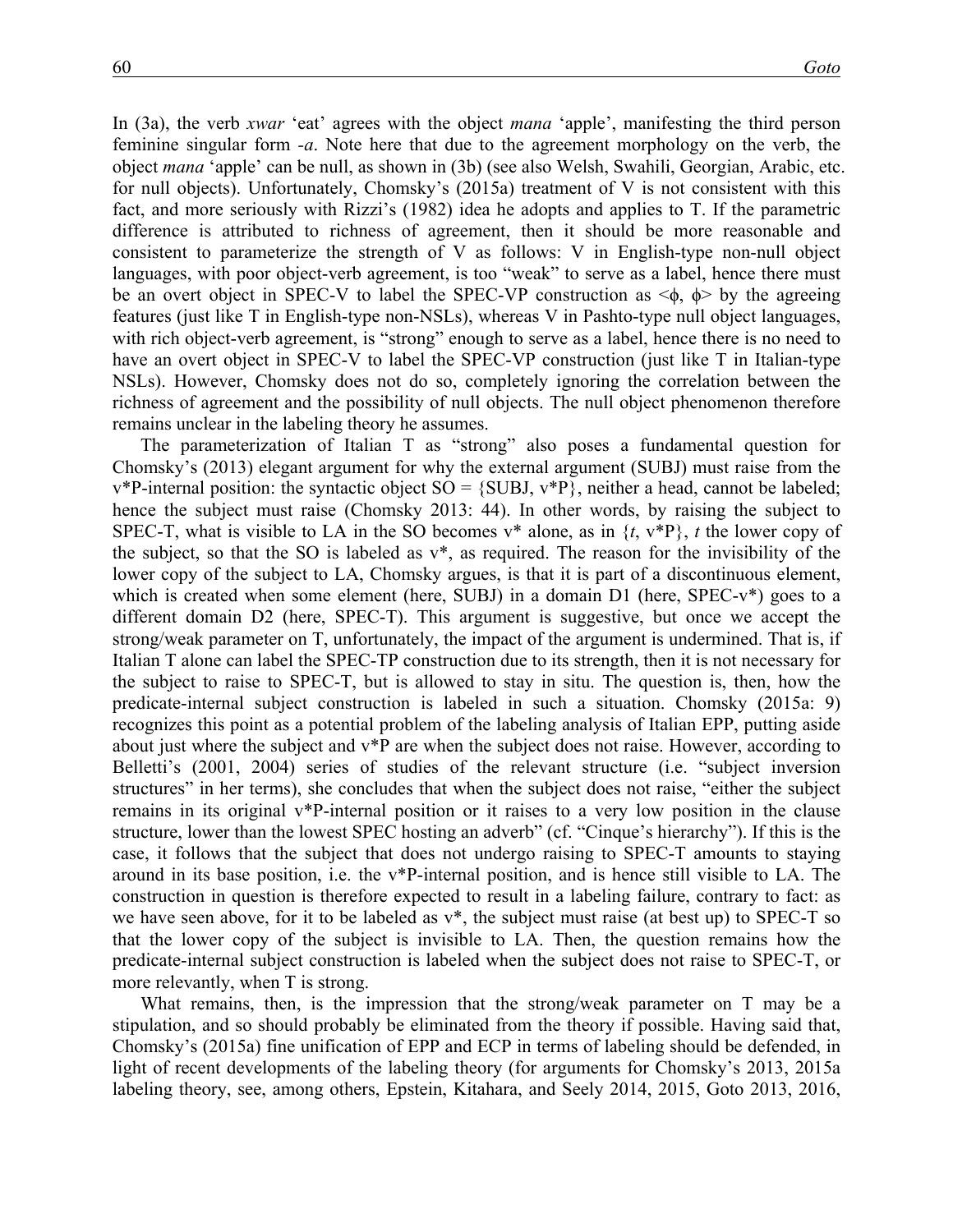Hiraiwa 2017, in press). Especially, given that everything unfortunate seems to stem from the radical assumption that EPP is not universal, it is tempting to ask whether it is indeed on the right track and the traditional assumption that EPP is a universal property of language cannot be maintained in a way that fits well into the present theory. Considering that EPP has received a significant amount of attention in the literature to date, there should be a breakthrough solution. If there is an independently motivated way to satisfy EPP, or to ensure  $\langle \phi, \phi \rangle$  labeling without recourse to the strength of T, then it would be worth considering the possibility of the theory that incorporates the mechanism.

In what follows, I explore such a possibility, attempting to learn new things from the past, with appropriate updating of the relevant assumptions. My claim is, thus, as has traditionally been assumed, that EPP is universal, holding for both phases, CP and v\*P, and for all languages (see Chomsky 2008), and, consequently, the strong/weak parameter on T can be, and hence should be, eliminated from the theory. More specifically, I argue that it is indeed possible to eliminate the stipulation if we adopt and elaborate on the widely accepted view that EPP can be satisfied by V-raising (for a theoretical precursor, see Alexiadou and Anagnostopoulou 1998 and Zushi 2003). Then, in section 2, I adopt the idea of EPP-satisfaction by V-raising, and elaborate on it, particularly in terms of the simplest Merge-based system, advocated by Chomsky (2013, 2014, 2015a, b, 2016, 2017a, b, c) and Chomsky, Gallego, and Ott (to appear), under which an SO is constructed by simplest Merge, defined as follows: <sup>2</sup>

(4) Merge $(\alpha, \beta) \rightarrow {\alpha, \beta}$ 

Just as an instance of (4), I argue that Merge of a head to SPEC (henceforth, *Merge H-to-S*) is possible, and demonstrate that the labeling theory that allows this possibility is able to not only maintain the spirit of Chomsky's labeling analysis of EPP and ECP but also bring significant consequences for the halting problem, the feature inheritance mechanism, and *wh*-in-situ phenomena.

#### **3**xx**Labeling by Merge H-to-S and Its Consequences**

Alexiadou and Anagnostopoulou (1998) offer an interesting approach to EPP-satisfaction: EPP can be satisfied by either DP-raising to SPEC-T or V-raising to T. They basically assume, as Chomsky (2015a) does, that the parametric difference is attributed to richness of agreement, proposing that in non-NSLs like English, with weak ϕ-agreement marking on V, EPP is satisfied by DP-raising to SPEC-T, whereas in NSLs like Italian, with rich ϕ-agreement marking on V, EPP can be satisfied by V-raising to T (as well as by DP-raising to SPEC-T). Since it is easy to find morphological evidence for the postulation of such a difference, I assume their approach to EPP-satisfaction in the labeling theory as a principled way to satisfy EPP, or more precisely, to

 $2$  Incidentally, Chomsky (2017b) proposes seven conditions on Merge – which he dubs "Seven Desiderata," trying to eliminate notions like *late merge*, *multidominance*, *sideward movement*, *parallel merge*, *extension condition*, etc.: [1] satisfy empirical conditions; [2] recursion; [3] NTC, Inclusiveness; [4] binary; [5] minimize comp resources; [6] derive SO with interpretation at interfaces; [7] stability of interpretation. For the desiderata, see also Chomsky (2017c) and Chomsky, Gallego, and Ott (to appear), and for a possible mechanism that can meet the desiderata [4]- [5], see Goto (2015, 2016).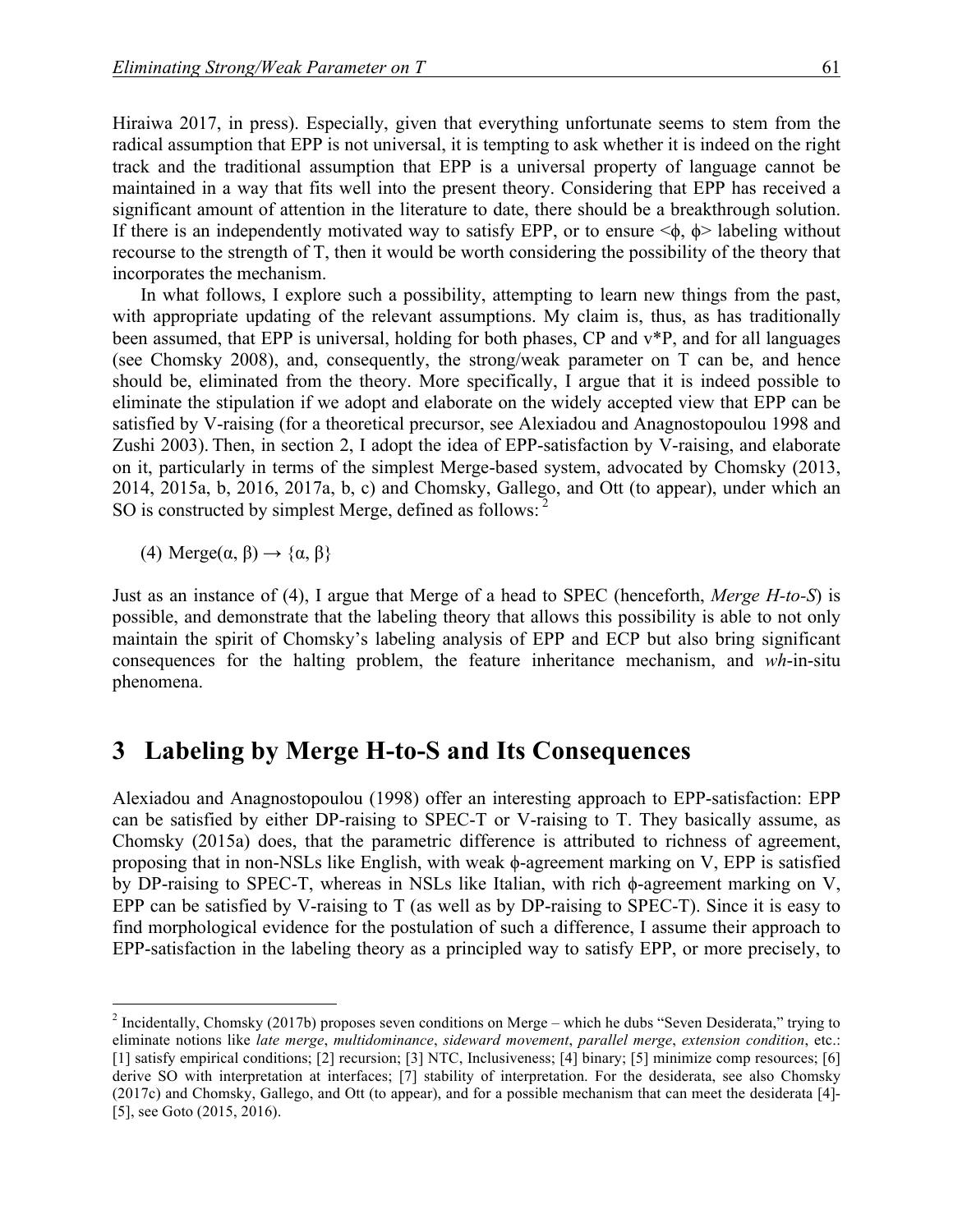ensure  $\leq \phi$ ,  $\phi$  labeling of the SPEC-TP construction.<sup>3</sup> Then, following Chomsky's (2013: 45) suggestion that so-called SPEC-Head agreement be mandatory for  $\leq \phi$ ,  $\phi$  labeling, I assume Fukui and Takano (1998) and Toyoshima's (2001) Head-to-SPEC movement hypothesis, according to which all movement is to a SPEC position, whether the movement is of a head or of a phrase (see also Matushansky 2006). <sup>4</sup> This hypothesis also seems to me to make sense conceptually, in particular in the context of the simplest Merge-based system: if Merge applies freely, as in (4), and if Merge H-to-S is just an instance of the general application of Merge, then there is nothing to preclude the possibility of Merge H-to-S, as is the case of Merge of a phrase to SPEC. Once we accept the simplest Merge-based system, anything goes; rather, any stipulation that blocks it carries a burden of proof.<sup>5</sup>

Only with these assumptions can Chomsky's (2015a) labeling analysis of EPP be maintained: in non-NSLs like English, the SPEC-TP construction is labeled as  $\langle \phi, \phi \rangle$  by raising DP to SPEC-T, as Chomsky argues, whereas in NSLs like Italian, it is done by raising of V to SPEC-T with Merge H-to-S, as shown in  $(5a)$  and  $(5b)$ , respectively:

- (5) a. <ϕ, ϕ> labeling via DP-raising to SPEC-T (cf. non-NSLs like English):  $\lceil \alpha \operatorname{DP}_{\phi} \lceil T_{\phi} \lceil \dots t_{\text{DP}} \dots \rceil \rceil \mid (\alpha = \langle \phi, \phi \rangle)$ 
	- b.  $\leq$  $\phi$ ,  $\phi$  labeling via V-raising to SPEC-T (cf. NSLs like Italian):  $\lceil \alpha \, V_{\phi} \, | \, T_{\phi} \, | \, \ldots \, t_{V} \, \ldots ] \, \rceil \, (\alpha = \leq \phi, \, \phi \geq \, \varepsilon)$

Note that raising of V to SPEC-T as in (5b) is not blocked for English: in the simplest Mergebased system, what is possible in a language X is also possible in another language Y, and vice versa. Let us suppose that raising of V to SPEC-T applies in English, the acknowledged way of <ϕ, ϕ> labeling in Italian. Then, V raises to SPEC-T, and in this case, a labeling failure occurs: since V in English has no rich  $\phi$ -agreement, the raised V does not qualify as an element to trigger <ϕ, ϕ> labeling. Thus, in English-type languages, the absence of rich ϕ-agreement marking on V makes  $\leq \phi$ ,  $\phi$  labeling on T impossible.<sup>7</sup> In relation to this, it is important to note that raising of V to SPEC-T is not sufficient to trigger  $\langle \phi, \phi \rangle$  labeling. This is clear from the fact that raising of auxiliaries AUX to T in English does not cancel EPP. In this case too, the reason is simple: raising of AUX to T is in principle possible, but it lacks rich  $φ$ -agreement, and hence, it results in a labeling failure.

The conclusion, then, is that the parametric difference in EPP is attributed to visible richness of ϕ-agreement morphology on V (or AUX), and Merge per se is universal but only its lexical

<sup>&</sup>lt;sup>3</sup> This assumption is compatible with Chomsky (2001) and Fukui and Sakai's (2003) approach to parametric variation, according to which parametric variation is restricted to visible morphological (inflectional) elements.<br><sup>4</sup> Goto (2017c) argues that labeling by SPEC-Head agreement can be reduced to labeling by a head-head rela

accord with the general principle that "minimal search is better than deeper search" (Chomsky 2014: 5).<br><sup>5</sup> Note that Merge H-to-S is not excluded by "Seven Desiderata" introduced by Chomsky (2017b, c) and Chomsky,

Gallego, and Ott (to appear). See footnote 2.<br><sup>6</sup> V in SPEC-T must be a more complex element like [V-v<sup>\*</sup>]. The nature of the amalgam has to be clarified, but the

argument presented here is perfectly compatible with Chomsky's (2015a: 12) assumption that "although R cannot label, the amalgam [R-v\*] can." Whether the amalgam is formed by head-to-head adjunction, as in Chomsky (2015a), or by Head-to-Spec movement, as in Toyoshima (2001), is a question for future research.<br><sup>7</sup> It is well known that French is also a non-NSL like English but has V-raising to T like Italian. This follows given

that ϕ-agreement marking on French V is in fact too weak to satisfy EPP, as Biberauer and Roberts (2008) argue.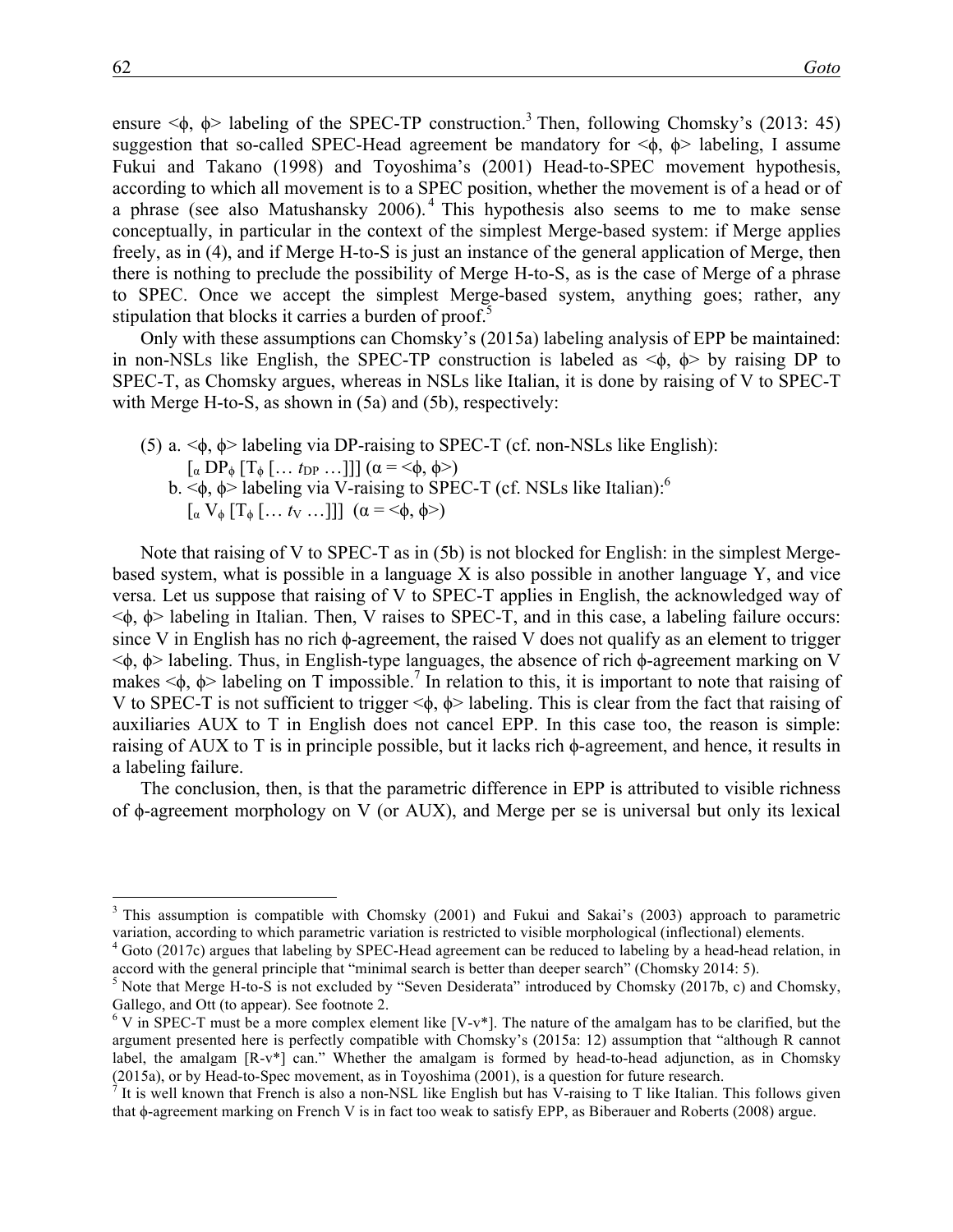input varies. The point is whether or not Merge targets an element with rich ϕ-agreement, and whether there is such an element in the lexicon to begin with. $8$ 

One of the important differences between Chomsky's (2015a) analysis and ours is that the universality of EPP is not maintained in the former, but in the latter it is a consequence of labeling necessity: in our analysis, EPP is just a universal property of T, and, therefore, must be observed in all languages by means of free Merge. Thus, in our theory, there is no need to stipulate the strong/weak parameter on T to satisfy EPP, or to ensure  $\langle \phi, \phi \rangle$  labeling, which would be a welcome development, in favor of (1) and (2).

Given this consideration, the potential problem of the asymmetry between T and V with respect to the strength of labeling disappears: T is inherently weak, just like V, and hence need not be parameterized to begin with. Note that "weak" here is nothing other than a cover term for the universal property of the nonphase heads  $(T, V)$ . That is, the term "weak" suggests that  $T$  and V are inherently unspecified as to category and their categorical status is derivative from the phase heads C and v\*. It follows that the nonphase heads lack their labels unless they are selected by the phase heads. This, in turn, allows a uniform characterization of the phase heads and the nonphase heads: the phase heads are the functional elements that are specified as to category, whereas the nonphase heads are the substantive elements that are unspecified as to category. This would be a desirable result for feature inheritance to which I will return.

We conclude, then, that EPP is a universal property of language, holding for both phases CP and v\*P.

Now, the null object phenomenon in (3b) can be accounted for in the same way as in Italian EPP: since the verb *xwar* 'eat' has rich ϕ-agreement (i.e. the third person feminine singular *-a*), the SPEC-VP construction is labeled as  $\langle \phi, \phi \rangle$  by raising the verb to SPEC-V with Merge H-to-S. Thus, in Pashto-type languages, the presence of rich  $\phi$ -agreement marking on V makes < $\phi$ ,  $\phi$ > labeling on the SPEC-VP construction possible even without an overt object.<sup>9</sup>

Let's return to the crucial difference between Chomsky's (2015a) analysis and ours, i.e., the way of satisfying EPP in Italian-type NSLs: for Chomsky, strong T has the key, but for ours, it is V with rich ϕ-agreement. Consider the scheme in (6), *t* a copy of V:

(6) [<sup>β</sup> V [T [<sup>α</sup> DP, *t*]]] (e.g. "verra Gianni." 'Gianni will come.')

In (6), as we have just said above, β is labeled as  $\leq$ φ, φ $>$  by raising V to SPEC-T. Note here that the normal labeling procedure can apply to  $\alpha$ : by raising V to SPEC-T, what is visible to LA in  $\alpha$ becomes D alone, hence  $\alpha$  is labeled D, as required. Thus, in our analysis, the problem of how the predicate-internal subject construction is labeled when the subject stays in situ can be circumvented. One may wonder what would happen if the construction in question is transferred to the interfaces with the label of D, not that of v\*, contrary to the standard assumption. However, there is no conceptual argument against this; hence there is no reason to reject what seems to be different from the standard. Rather, labeling the structure in question as D may shed new light on an important observation by Belletti (2001, 2004) that a postverbal subject is interpreted as new

<sup>&</sup>lt;sup>8</sup> This implies that Merge is free, labeling is universal, but lexicon formation varies depending on whether the primary linguistic data (i.e. the lexical input) are visible or not, as argued in Fukui and Sakai (2003) (cf. footnote 3). The final point of visibility-sensitive lexicon formation would hold the key to explicating problems of parameters (i.e. language variation).

 $\frac{9}{9}$  Under the proposed analysis of null subjects and null objects, agreement morphemes are treated just like phrases, which would be compatible with Baker (2001). See Goto (2017b) for more details.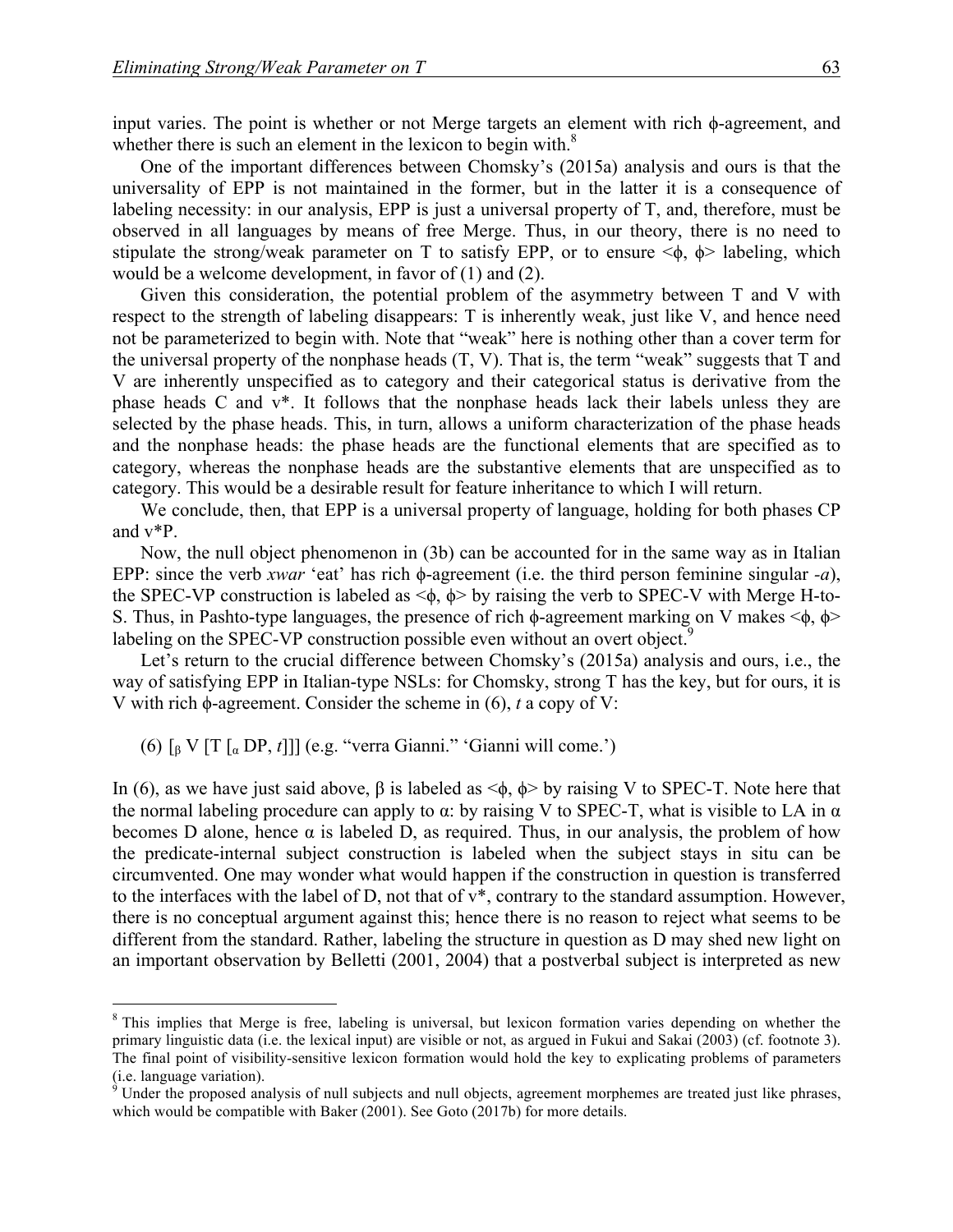information focus: as is clear from the scheme in (6), what is prominent in the remaining structure is the label of the postverbal subject D, so that the postverbal subject might be showing a strong tendency to be interpreted as new information focus at the interfaces.

An immediate consequence of our analysis of Italian EPP is that it naturally explains the fact that the VSO order is impossible in Italian (when focal stress is put on the sentence-final element, which is indicated with capital letters), as illustrated by  $(7)$  (cited from Belletti 2001):<sup>10</sup>

(7) \*Capirà Gianni IL PROBLEMA will-understand Gianni the problem 'Gianni will understand the problem.'

In terms of labeling theory, the impossibility of (7) must be due to a labeling failure arising in the  $v^*P$  phase. Consider the following  $v^*P$  phase,  $t<sub>V</sub>$  a copy of the raised verb *capirà* 'willunderstand';  $t_{\text{DP}}$  a copy of the raised object *il problema* 'the problem':

(8)  $[V(capirà)-v * [a] DP(i] problema) [t_V[t_{DP}...]]]$ 

In (8),  $\alpha$  is labeled as  $\leq \phi$ ,  $\phi$  through relevant procedures, including raising of the object to SPEC-V,  $\phi$ -feature inheritance from  $v^*$  to V, and V-raising to  $v^*$ .<sup>11</sup> As mentioned above, since V is universally too weak to serve as a label, there must be an overt ϕ-bearing element in SPEC-V to label the SPEC-VP construction as  $\leq \phi$ ,  $\phi$ . Note that if V raises further to SPEC-T, as in (6), then  $\alpha$  in (8) will be de-labeled: if V raises to SPEC-T along with  $\phi$ -features, the lower V copy ( $t_V$ ) becomes invisible to LA, since it is part of a discontinuous element, so therefore,  $\alpha$  loses the label of  $\leq \phi$ ,  $\phi$ . To keep the SPEC-VP construction labeled as  $\leq \phi$ ,  $\phi$ . V must stay around v<sup>\*</sup>, in accord with the requirement that SPEC-Head agreement be mandatory for  $\langle \phi, \phi \rangle$  labeling. Thus, the impossibility of (7) is ruled out as a labeling failure in the  $v^*P$  phase level.<sup>1</sup>

Another consequence of our theory gives a straightforward answer to the observation that the *that*-trace effect in English is obviated by a presence of the expletive *there*. Consider (9) below (cited from Rizzi and Shlonsky 2007):

- (9) a. \*What<sub>i</sub> do you think that  $\int_{\alpha} t_i$  is in the box]?
	- b. What  $\alpha$  do you think that  $\alpha$  there is  $t_i$  in the box]?

The ungrammaticality of (9a) has already been explained by Chomsky's (2015a) theory: the *wh*subject (here, *what*) must stay in SPEC-T to keep  $\alpha$  labeled as  $\langle \phi, \phi \rangle$ ; otherwise, the derivation results in a labeling failure or a PIC violation (see section 1). He does not provide an explanation

- 
- (i) ?? Capirà il problema Gianni will-understand the problem Gianni

'Gianni will understand the problem.'

<sup>&</sup>lt;sup>10</sup> Note that the possibility of VSO order in Italian rather depends on certain prosodic properties (cf. Antinuci and Cinque 1977), and the VSO order occurs rather freely in Spanish (cf. Zubizarreta 1998). I leave the details of these properties for future work.

 $11$  Note that these  $\phi$ -features are for abstract object agreement, irrelevant to subject agreement. Here I assume that the amalgam V-v\* is formed by head-to-head adjunction, as in Chomsky (2015a). But even if we assume that it is formed by Head-to-Spec movement, as in Toyoshima (2001) (cf. footnote 6), the point will not be affected. <sup>12</sup> Belletti (2001) notes that VOS is slightly more acceptable than VSO in Italian:

This would follow if v\*P raises to SPEC-T (cf. Richards and Biberauer 2005).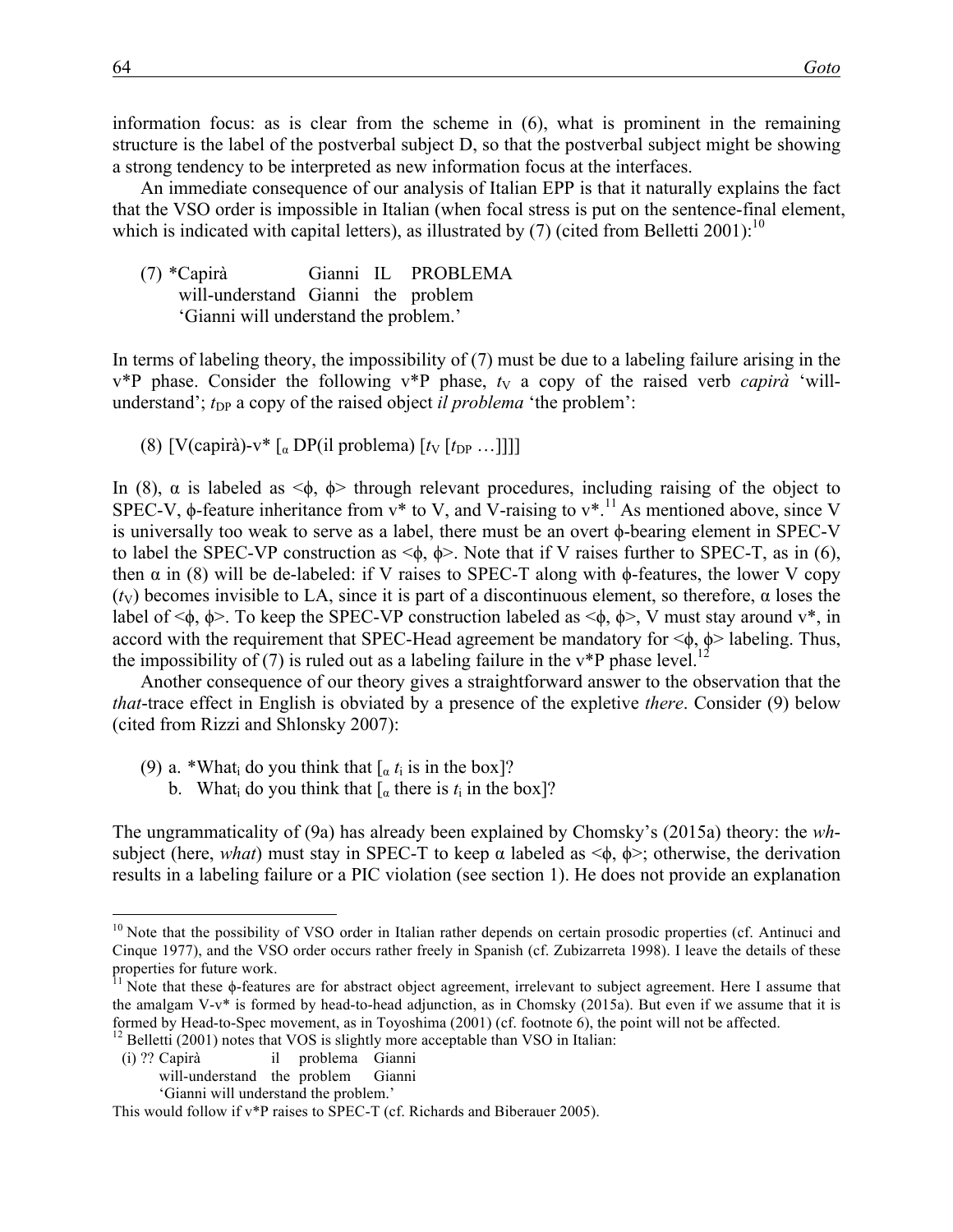for the grammaticality of an example like (9b), but once we incorporate Merge H-to-S, it becomes possible to account for it without extra stipulation: since  $\alpha$  stays labeled as  $\leq \phi$ ,  $\phi$ thanks to Merge of *there* to SPEC-T, further *wh*-extraction is allowed. This analysis is compatible with Hornstein and Witkoś's (2003) proposal that the expletive *there* is indeed a head, and shares the values of its ϕ-features with its associate by forming a constituent underlyingly, as in {D, NP}. Details aside, Merge H-to-S actually permits a loophole for further extraction from the criterial position, SPEC-T. $^{13}$ 

Significantly, this is reminiscent of Rizzi and Shlonsky's (2007) "skipping strategies" – that is, XP can raise further, if the criterial position is occupied by another element. Thus, without recourse to the strength of T, we can now reinterpret Chomsky's (2015a) labeling analysis of ECP in Italian-type NSLs as follows (cf. *Chi<sub>i</sub> credi che t<sub>i</sub> partira 'Who do you think that t<sub>i</sub> will leave*'): the SPEC-TP construction stays labeled as  $\leq$ φ, φ thanks to Merge of V to SPEC-T (see β in (6)), hence further *wh*-extraction is allowed. The same analysis is true of the following *quequi* contrast in French (taken from Rizzi and Shlonsky 2007):

- (10) a. \*Quelle étudiantei crois-tu que *t*<sup>i</sup> va partir? which student believe-you that will leave 'Which student do you believe that is going to leave?'
	- b. Quelle étudiantei crois-tu qui *t*<sup>i</sup> va partir? which student believe-you who will leave 'Which student do you believe QUI is going to leave?'

(10a) is ungrammatical for the same reason as (9a): a labeling failure or a PIC violation. Also, the grammaticality of (10b) can be accounted for in the same way as (9b), particularly in collaboration with Taraldsen's (2001) proposal that French *qui* consists of *que* and expletive *-i*: thanks to Merge of the expletive *-i* to SPEC-T, the relevant SPEC-TP construction stays labeled as <ϕ, ϕ>, and hence further *wh*-extraction is allowed.

In this way, once we adopt the possibility of labeling by Merge H-to-S, EPP, ECP, and their parametric differences in Chomsky (2015a), as well as the phenomena that can be captured by skipping strategies in Rizzi and Shlonsky (2007) can be unified under the labeling theory.

Furthermore, the system developed so far makes it possible to capture the parametric difference between overt *wh*-movement languages like English and *wh*-in-situ languages like Japanese under the labeling theory (cf. Fukui 1986, Kuroda 1988, among many others). See (11):

- (11) a. English has *wh*-movement:
	- Whati did Mary buy *t*i?
	- b. Japanese does not have *wh*-movement: Mary-ga nani-o kai-masi-ta ka? Mary-Nom what-Acc buy-polite-past Q 'What did Mary buy?'

If *wh*-interrogatives must be labeled as  $\langle Q, Q \rangle$  with feature sharing, as argued by Chomsky (2013, 2015a), then the question is: how the SPEC-CP construction is labeled in (11a) and (11b), respectively. In Chomsky (2013, 2015a), it is proposed that the SPEC-CP construction in English is labeled as <Q, Q> by raising the *wh*-phrase (Wh) to SPEC-C, as in (12a), but it is unclear how

<sup>&</sup>lt;sup>13</sup> See Goto (2017a) for a detailed analysis of *there*-constructions in the labeling theory.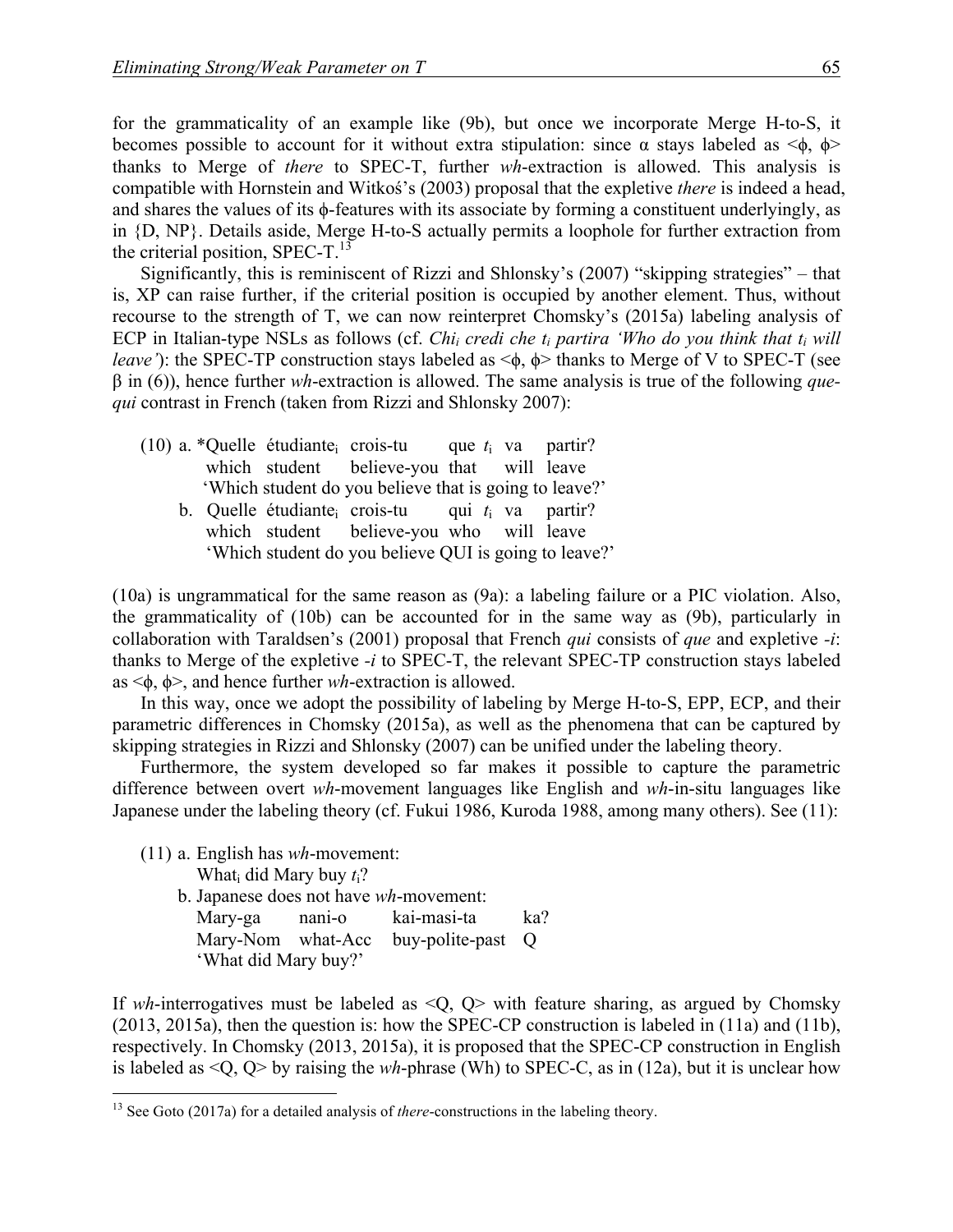it can be in *wh*-in-situ languages like Japanese. Under the proposed theory, in which head-like elements such as Italian V, Pashto V, English *there*, and French *-i* can ensure labeling by Merge H-to-S, the difference can be derived as follows: in English (11a), the SPEC-CP is labeled as  $\leq Q$ , Q> by raising Wh to SPEC-C, as in Chomsky, whereas in Japanese (11b), it is done by raising of the Q-head (particle) *-ka* (Q) to SPEC-C from a *wh*-phrase via Merge H-to-S, as in (12b):

- (12) a. <Q, Q> labeling by *wh*-raising to SPEC-C (cf. *wh*-movement languages like English):  $\lceil \alpha \text{ Wh}_Q \rceil$  [C<sub>Q</sub>  $\lceil \dots t_{Wh} \dots \rceil$ ]  $(\alpha = \leq Q, Q >)$ 
	- b. <Q, Q> labeling by Q-raising to SPEC-C (cf. *wh*-in-situ languages like Japanese):  $\lceil \alpha \, Q_0 \, [C_0 \, [\ldots \, t_0 \, \ldots]] \, ] \, (\alpha = \langle Q, Q \rangle)$

Thus, in our analysis, the parametric difference in *wh*-interrogatives is attributed to the very existence of the Q-head (particle) (see, among others, Cheng 1991, Tonoike 1992, Hagstrom 1998, Hasegawa 2005 for the precursors of this analysis): particularly in Japanese, thanks to Merge of the Q-head (particle) *-ka* to SPEC-C, the SPEC-CP is appropriately labeled, and a *wh*phrase can stay in situ.

What is noteworthy is that this analysis predicts that in Japanese, unlike English, raising from *wh* criterial position is allowed. This prediction is borne out. Compare (13) ((13b) is based on Saito 1989 and Takahashi 1993):

- (13) a. English obeys the *wh*-criterion:
	- \*What<sub>i</sub> do you wonder  $\left[\begin{array}{cc} a & t_i \end{array}\right]$  [C<sub>O</sub> [John likes  $t_i$ ]]]?
	- b. Japanese does not obey the *wh*-criterion: Nani-o<sub>i</sub> Ken-wa  $\lceil \alpha t_i \rceil$  C<sub>O</sub> [ Tom-ga  $t_i$  kata ka]]] siritagetteiru no? what-Acc Ken-Top Tom-Nom bought Q want-to-know Q 'What does Ken want to know whether Tom bought?'

In English (13a), since the *wh*-phrase *what* raises from the criterial position, α loses the label of  $\langle Q, Q \rangle$ , and thus the sentence is ruled out as a labeling failure in the embedded CP. In contrast, in Japanese (13b), since α stays labeled as <Q, Q> thanks to Merge of the Q-head (particle) *-ka* to the embedded SPEC-C, further *wh*-movement of *nani-o* 'what' from the criterial position is allowed without inducing such a failure.

In this way, if we invoke simple visibles (i.e. head-like elements such as Italian V, Pashto V, English *there*, French *-i*, and Japanese *-ka*) in the simplest Merge-based system, then complex visibles (i.e. parametric variations with respect to overt subjects, *wh*-movement, etc.) can straightforwardly be explained by interaction of the simple invisibles (viz. Merge and labeling).

Let us turn finally to the indispensable device, feature inheritance, which has been a wellaccepted mechanism in phase theory ever since Richards (2007) provided a clear rationale for it. He claims that the necessity of feature inheritance from C to T and  $v^*$  to V ("inheritability," in his terms) follows by conceptual necessity from two basic assumptions about the phase-based derivational system: "interpretability" (14a) and "impenetrability" (14b) (= his (1) and (2), respectively):

- (14) a. Value and Transfer of uFs must happen together.
	- b. The edge and nonedge (complement) of a phase are transferred separately.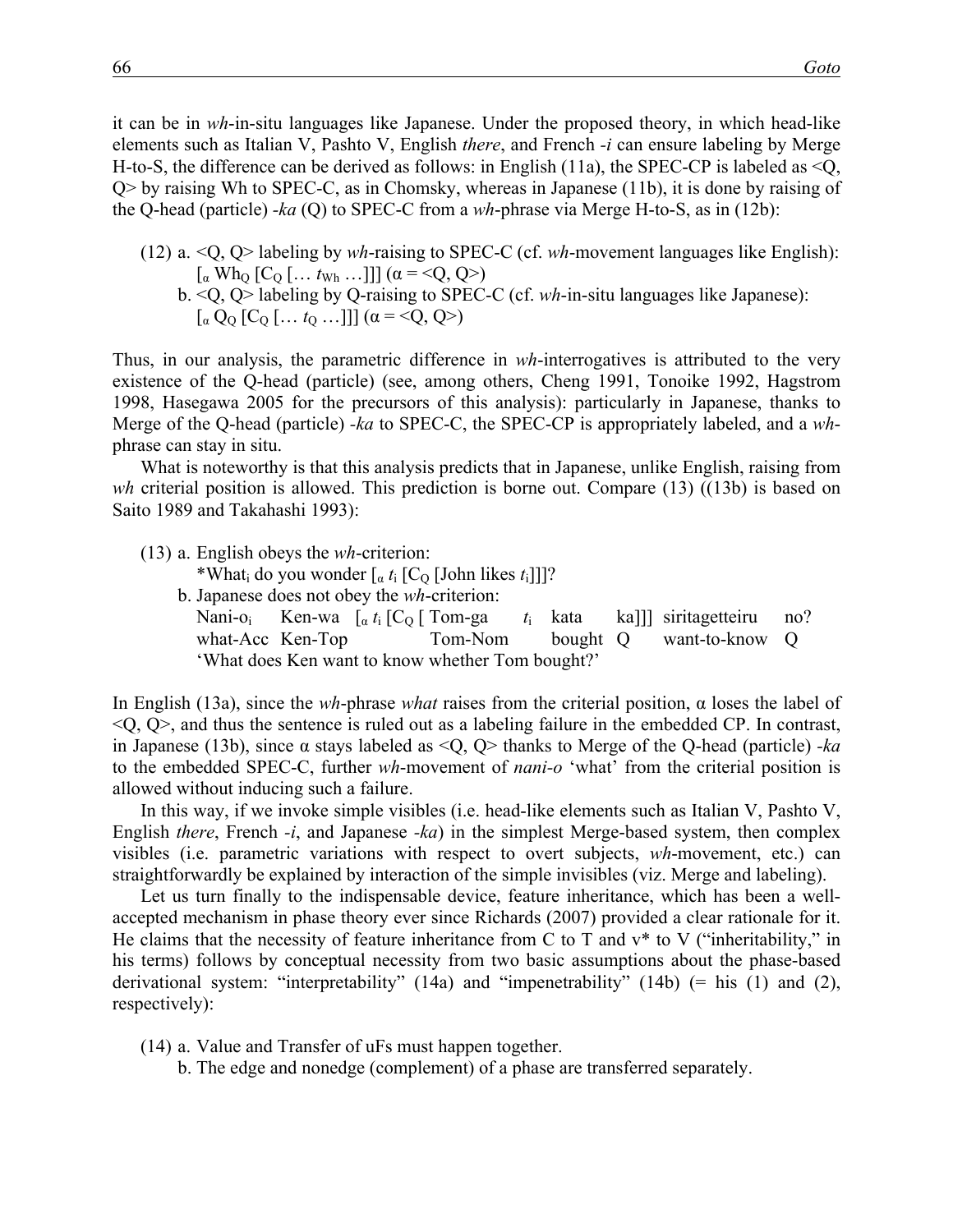(14a) is the interface condition and (14b) is the motive of PIC. By way of illustration, consider the following CP phase:

(15)  $[C \, [a \, DP \, [T \, [...]]]$ 

Here, since C is a phase head, it follows from (14b) that what is transferred is  $\alpha$ . In this situation, if C retains ϕ-features without feature inheritance, Value and Transfer of ϕ-features of C and those of DP cannot happen together at α, failing to satisfy (14a); on the other hand, if C hands  $φ$ features onto T with feature inheritance, Value and Transfer of ϕ-features of T and those of DP can happen together at α, being able to satisfy (14a). Hence, feature inheritance is necessary, for Richards, to satisfy these two assumptions.

Bearing this argument in mind, let us turn to Chomsky's (2015a) explanation of why *wh*extraction from SPEC-T is allowed when C is deleted, as illustrated in (16):

(16) Who<sub>i</sub> do you think  $\emptyset$  [ $\alpha$  *t*<sub>i</sub> [T [ $\beta$  read the book]]] ("who do you think read the book")

Of particular relevance here is the shift of transfer domain: to circumvent a PIC violation, Chomsky notes that phasehood of C is inherited by T along with ϕ-feature inheritance and is activated on T due to C-deletion. Thus, in (16), T is a phase head, and  $\beta$  is transferred, in conformity with PIC/(14b), so that a PIC violation by further *wh*-extraction (cf. the trace of *who*,  $t_i$  in  $\alpha$ ) is circumvented.<sup>14</sup> It is important to note here that Richards' (2007) argument for feature inheritance from PIC is untenable: in (16), Value and Transfer of ϕ-features of T and those of DP (here, *who*) cannot happen together, just because what is transferred is β, for the reason just given. Thus, unfortunately, Richards' argument for feature inheritance is undermined.

However, this does not mean that feature inheritance is an unwarranted stipulation in the labeling theory; rather it receives a general rationale under our theory. Recall that in the previous section, I have suggested a uniform characterization of the phase heads and the nonphase heads: the phase heads  $(C, v^*)$  are category-specified elements, and the nonphase heads  $(T, V)$  are category-unspecified elements. This characterization suggests that the phase heads C and v\* inherently have the ability of labeling ("labelability") but the nonphase heads T and V do not:

(17) C and v\* have labelability but T and V do not.

Note that this view presents a new rationale for feature inheritance in collaboration with Chomsky's (2013: 45-46) interpretation of interpretability in terms of labeling, defined as follows:

(18) "all SOs that reach the interfaces must be labeled" (p. 45); "a label is required for interpretation at the interfaces" (p. 46)

Given (18), T and V must be labeled before they are sent to the interfaces. It follows that feature inheritance is necessary for them to be labeled in conformity with (18): without feature inheritance, they would be unable to qualify for labeling, but with it, they could qualify for it. To put it differently, feature inheritance is an indispensable go-between between the internal property of the nonphase heads and the external requirements from the interfaces. Thus, in our

<sup>&</sup>lt;sup>14</sup> See section 1 for labeling of  $\alpha$ .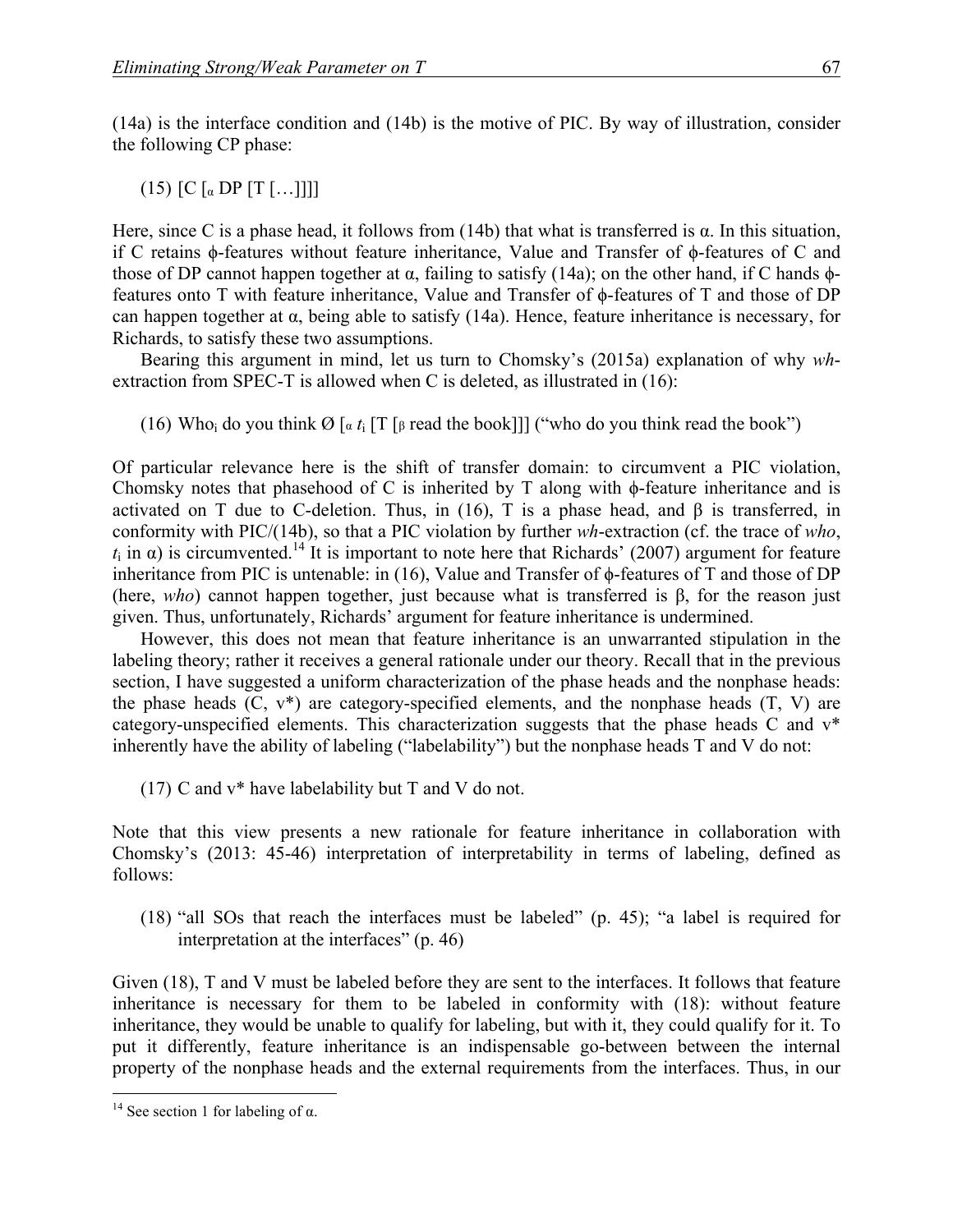theory, the inheritability follows by the two basic principles about the labeling theory – that is, "labelability"  $(17)$  and "interpretability"  $(18)$ :

(19) Feature inheritance is required for labeling for interpretation at the interfaces.

In this way, the status of feature inheritance is maintained and enhanced, provided with a simple principled explanation under the labeling theory. This would be a desirable result for the phasebased system (Chomsky 2017a).

These considerations lead us to the following question: why is it agreement features, not categorial features, which undergo feature inheritance? To understand the nature of the problem, let us consider the CP phase level, and compare a case in which the categorial feature "T" is inherited by T from C with a case in which agreement  $\phi$ -features are inherited by T from C:

 $(20)$   $\lceil_{\gamma}$  C  $\lceil_{\beta}$  DP  $\lceil_{\alpha}$  T  $\lceil$  ... ]]]]

In (20), if the categorial feature "T" is inherited by T from C, then α and γ will be labeled as "T" and "C," respectively, but the intermediate label of  $\beta$  will not be determined because no relation is established between DP and T; on the other hand, if agreement ϕ-features are inherited by T from C, then γ will be labeled as "C," and α and β will be appropriately labeled as <ϕ, ϕ> and <ϕ, ϕ>, respectively, because DP and T can enter into a "relation" in terms of ϕ-agreement. Thus, in order to fully label the structure in question (in accord with the principle of Full Interpretation), features that should undergo feature inheritance must be agreement features, not categorial features, as only the former can establish a "relation" in the course of derivation (see Chomsky 2015b: 81 for relevant discussion). Insofar as this is true, it carries us part of the way towards a principled explanation for why languages should have uninterpretable agreement features at all. That is, uninterpretable agreement features are necessary for labeling SOs fully and completely.

#### **4** Summary and Further Implications

If we adopt Merge H-to-S, a natural consequence of free Merge, then the strong/weak parameter on T, a sharp departure from the minimalist assumptions (1) and (2), can be eliminated, and not only the phenomena Chomsky (2013, 2015a) discusses (i.e. EPP and ECP) but also the ones he does not (i.e. the null object phenomenon, the subject inversion, the *que*-*qui* alternation, the *wh*in-situ phenomenon, the feature inheritance, etc.) can be unified under the simplest Merge-based system with labeling theory in a way that fits well into the minimalist assumptions.<sup>15</sup>

<sup>&</sup>lt;sup>15</sup> A question remains how null argument phenomena are derived in languages without overt  $\phi$ -particles (cf. Japanese) and how *wh*-in-situ phenomena are derived in languages without overt Q-particles (cf. Chinese). I have to leave this important question for future research, but see Saito (2016) and Goto (2017b) for relevant discussion on the former.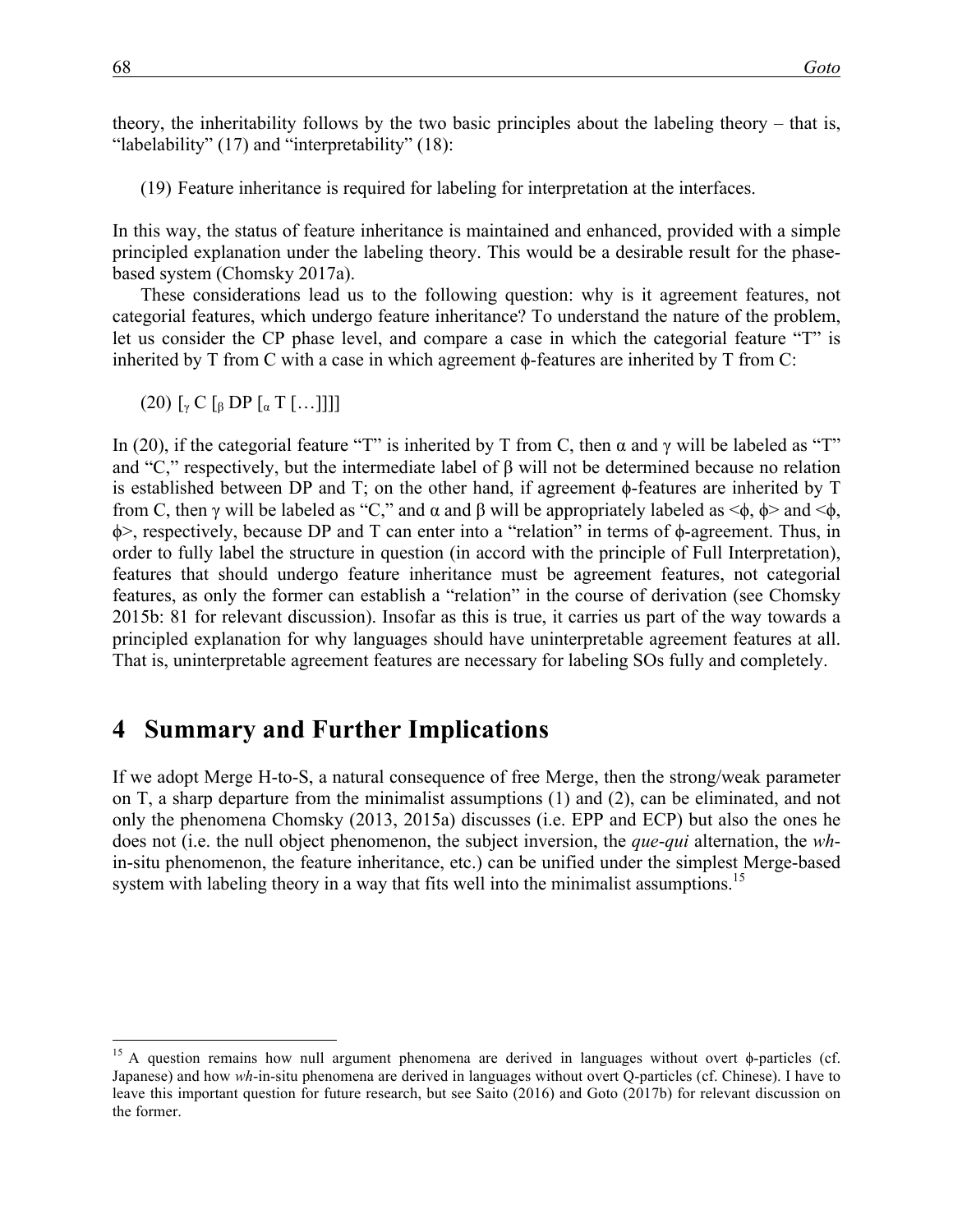### **References**

- Alexiadou, Artemis and Elema Anagnostopoulou. 1998. Parameterizing Agr: word order, Vmovement and EPP checking. *Natural Language and Linguistic Theory* 16:491-539.
- Antinuci, Francesco and Guglielmo Cinque. 1977. Sull' ordine delle parole in italiano: l'emarginazione. *Studi di Grammatica Italiana* 6:121-146.
- Baker, Mark. 2001. *Atoms of language*. New York. Basic Books.
- Belletti, Adriana. 2001. "Inversion" as focalization. In *Inversion in Romance and the theory of universal grammar*, ed. by Aafke Hulk and Jean-Yves Pollock, 60-90. Oxford: Oxford University Press.
- Belletti, Adriana. 2004. Aspects of the low IP area. In *The structure of IP and CP: the cartography of syntactic structures, ed. by* Luigi Rizzi*, vol 2*:16-52. New York: Oxford University Press.
- Biberauer, Theresa and Ian Roberts. 2008. Subjects, tense, and verb movement in Germanic and Romance. *Cambridge Occasional Papers in Linguistics (COPiL)* 3:24-43.
- Broekhuis, Hans. 2000. Against feature strength: The case of Scandinavian object shift. *Natural Language and Linguistic Theory* 18:678-721.
- Cheng, Lisa. 1991. On the typology of wh-questions. Doctoral dissertation, MIT, Cambridge, MA.
- Chomsky, Noam. 1981. *Lectures on government and binding: the Pisa lectures*. Berlin: Mouton de Gruyter.
- Chomsky, Noam. 1998. Some observations on economy in generative grammar. In *Is best good enough? Optimality and competition in syntax*, ed. by Pilar Barbosa et. al, 115-127. Cambridge, MA: MIT Press.
- Chomsky, Noam. 2000. Minimalist inquiries: the framework. In *Step by step: essays on minimalist syntax in honor of Howard Lasnik*, ed. by Roger Martin, David Michaels, and Juan Uriagereka, 89-155. Cambridge, MA: MIT Press.
- Chomsky, Noam. 2001. Derivation by phase. In *Ken Hale: a life in language*, ed. by Michael Kenstowicz, 1-52. Cambridge, MA: MIT Press.
- Chomsky, Noam. 2008. On phases. In *Foundational issues in linguistic theory: essays in honor of Jean-Roger Vergnaud*, ed. by Robert Freiden, Carlos P. Otero and Maria Luisa Zubizarreta, 133-166. Cambridge, MA: MIT Press.
- Chomsky, Noam. 2013. Problems of projection. *Lingua* 130:33-49.
- Chomsky, Noam. 2014. Minimal recursion: exploring the prospects. In *Recursion: complexity in cognition*, ed. by Thomas Roeper and Margaret Speas, 1-15. New York: Springer.
- Chomsky, Noam. 2015a. Problems of projection: extensions. In *Structures, strategies and beyond – studies in honor of Adriana Belletti*, ed, by Elisa Di Domenico, Cornelia Hamann and Simona Matteini, 3-16. Amsterdam/Philadelphia: John Benjamins.
- Chomsky, Noam. 2015b. A discussion with Naoki Fukui and Mihoko Zushi (March 4, 2014). In *The Sophia lectures (Sophia Linguistica 64), Chomsky (2015)*, 67-97. Tokyo. Sophia Linguistic Institute for International Communication, Sophia University.
- Chomsky, Noam. 2016. Talk given at Universitat Autònoma de Barcelona, November 6. Available at: https://m.youtube.com/watch?v=NaeTdYnxgMo.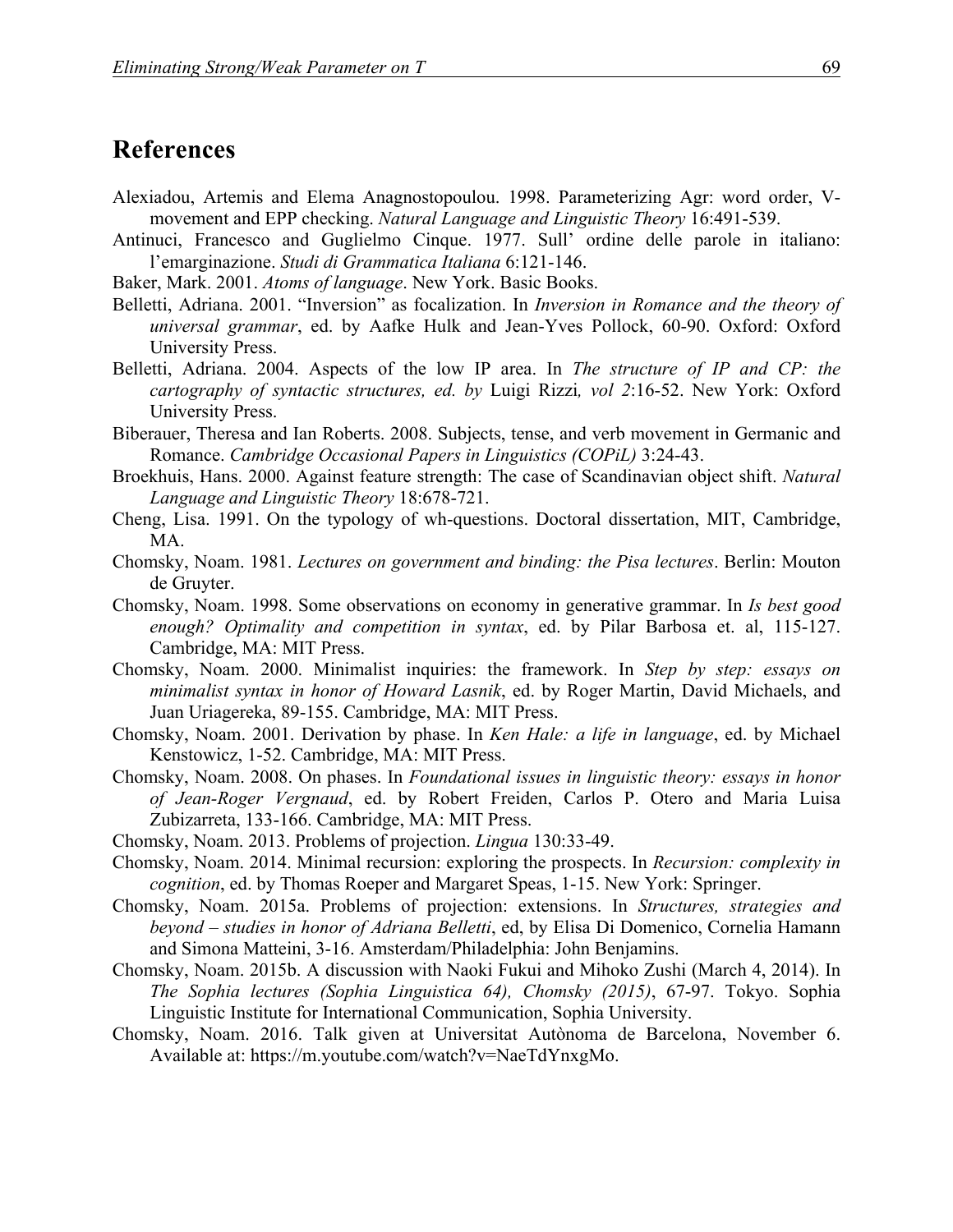- Chomsky, Noam. 2017a. Puzzles about phases. In *Linguistic variation: structure and interpretation – a festschrift in honour of M. Rita Manzini*, ed. by Ludovico Franco and Giulia Bellucci. Berlin and Boston: Moutoun de Gruter.
- Chomsky, Noam. 2017b. Talk given at the University of Arizona, February 22.
- Chomsky, Noam. 2017c. Talk given at the University of Reading, May 11. Available at: https://www.facebook.com/theuniversityofreading/.
- Chomsky, Noam, Ángel J. Gallego, and Dennis Ott. To appear. Generative grammar and the faculty of language: insights, questions, and challenges. In *Generative syntax: questions, crossroads, and challenges*. *Special issue of Catalan Journal of Linguistics,* ed. by Ángel J. Gallego, and Dennis Ott.
- Epstein, Samuel. D., Hisatsugu Kitahara, and Danie Seely. 2014. Labeling by minimal search: implications for successive cyclic A-movement and the conception of the postulate "phase." *Linguistic Inquiry* 45:463-481.
- Epstein, Samuel. D., Hisatsugu Kitahara, and Danie Seely. 2015. *Explorations in maximizing syntactic minimization*. New York and London: Routledge.
- Fukui, Naoki. 1986. A theory of category projection and its applications. Doctoral dissertation, MIT, Cambridge, MA.
- Fukui, Naoki and Hiromu Sakai. 2003. The visibility guideline for functional categories: verb raising in Japanese and related issues. *Lingua* 113:321-375.
- Fukui, Naoki and Yuji Takano. 1998. Symmetry in syntax: merge and demerge. *Journal of East Asian Linguistics* 7:27-86.
- Goto, Nobu. 2013. Labeling and scrambling in Japanese. *Tohoku: essays and studies in English language and literature* 46:39-73, Sendai, Japan: Tohoku Gakuin University. Available at: https://sites.google.com/site/gotounobu/recent-papers.
- Goto, Nobu. 2015. Restricting *n* to two: when Merge requires search. Ms., Toyo University. Available at: https://sites.google.com/site/gotounobu/recent-papers.
- Goto, Nobu. 2016. Labelability = extractability: its theoretical implications for the free-Merge hypothesis. In *The proceedings of NELS* 46:335-348. Amherst, MA: GLSA.
- Goto, Nobu. 2017a. How to label *there*-constructions. In *English Literature, Regional Branches Combined Issue* XII:1-12.
- Goto, Nobu. 2017b. Labeling theory and parametric variation. Paper presented at Sophia University, March 10, Tokyo. Available at: https://sites.google.com/site/gotounobu/oralpresentations.
- Goto, Nobu. 2017c. Notes on search and syntactic visibility. Paper presented at the colloquium "On Phase Theory with Labeling Algorithm" held at the 89th annual meeting of The English Literary Society of Japan, Shizuoka University, Tokyo, May 20. Available at: https://sites.google.com/site/gotounobu/oral-presentations.
- Hagstrom, Paul. 1998. Decomposing Questions. Doctoral dissertation, MIT, Cambridge, MA.
- Hasegawa, Nobuko. 2005. The EPP materialized first, agree later: *wh*-questions, subjects and *mo* 'also'-phrases. In *Scientific Approaches to Language* 4:33-88.
- Hiraiwa, Ken. 2017. On the so called "so called "so called pronouns"". In *A pesky set: papers for David Pesetsky*, ed. by Claire Halpert, Hadas Kotek, and Coppe van Urk, 233-242. Cambridge, MA: MITWPL.
- Hiraiwa, Ken. In press. Labeling roots and pronouns. In *The proceedings of NELS 47*. Amherst, MA: GLSA.